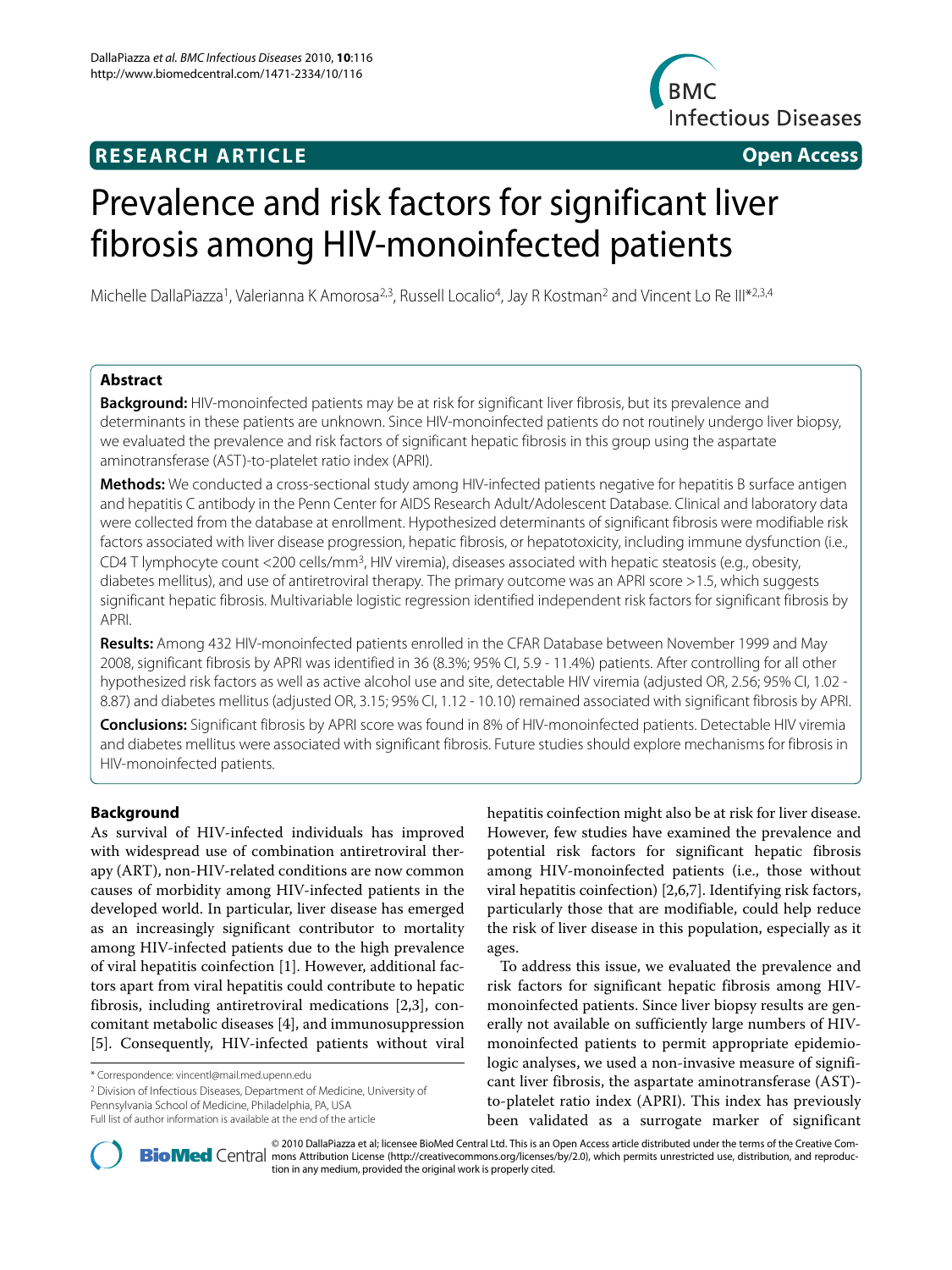hepatic fibrosis in HIV/HCV-coinfected patients [8-10], and has recently been used to determine advanced fibrosis in HIV-monoinfected patients [2]. Our hypothesized determinants of significant fibrosis were modifiable risk factors associated with liver disease progression, hepatic fibrosis, or hepatotoxicity, including immune dysfunction (i.e., CD4 T lymphocyte count <200 cells/mm3, HIV viremia) [11], diseases associated with hepatic steatosis (e.g., obesity, diabetes mellitus) [12-14], and ART use [15,16].

# **Methods**

# **Study Design and Patients**

We conducted a cross-sectional study of patients enrolled in the Penn Center for AIDS Research (CFAR) Adult/ Adolescent Database. This patient registry was initiated in November 1999 to track demographic, clinical, and laboratory data from HIV-infected patients cared for at four University of Pennsylvania-affiliated adult-care hospitals (i.e., Hospital of the University of Pennsylvania [HUP], Penn Presbyterian Medical Center [PPMC], Philadelphia Veterans Affairs Medical Center, and Pennsylvania Hospital) and at the adolescent HIV clinic at the Children's Hospital of Philadelphia [17]. Subjects enrolled from the HUP, PPMC, and Pennsylvania Hospital sites are comparable with regards to age, sex, race, and ethnicity, but given different eligibility rules, the adolescent HIV clinic at the Children's Hospital of Philadelphia provides care to younger patients while the Philadelphia Veterans Affairs Medical Center cares for a primarily male population. Subjects in the Penn CFAR Database have laboratory-confirmed HIV infection, provide informed consent, and complete a standardized questionnaire that collects demographic, medical, psychosocial, and HIV data. Additional laboratory data, such as results of hepatitis B surface antigen (HBsAg; Elecsys 2010; Roche Diagnostics, Indianapolis, IN), hepatitis C virus (HCV) antibody (anti-HCV; Abbott HCV EIA 2.0 or 3.0 enzyme immunoassay; Abbott Laboratories, Abbott Park, IL), liver aminotransferases, and platelet counts, can be downloaded into the Penn CFAR Database from hospital laboratory computer systems at the HUP and PPMC sites. The study was approved by the Institutional Review Board of the University of Pennsylvania.

All HBsAg-negative/anti-HCV-negative patients enrolled in the CFAR database at the HUP and PPMC sites between November 1, 1999 and May 31, 2008 were eligible for inclusion. A total of 400 patients was targeted to have 80% power to detect a 20% difference in the prevalence of significant liver fibrosis by APRI score between those with and without each risk factor of interest.

# **Study Outcome**

The main study outcome was significant fibrosis as determined by APRI score, a non-invasive measure of signifi-

cant liver fibrosis. The APRI score is defined as: (AST[/ ULN]\*100/platelet count[109/L]) [18]. APRI accurately represents liver fibrosis only when liver disease has reached a significantly severe stage. An APRI score >1.5 has been shown to be predictive of significant liver fibrosis (defined as an Ishak fibrosis score >3) with an area under the receiver operating characteristic curve of 0.76- 0.85 [9,10,18]. Thus, we used the established cutoff of 1.5 to determine the presence of significant fibrosis.

# **Data Collection**

All data were collected from the Penn CFAR Database at subjects' enrollment and included: date of birth; sex; race/ ethnicity; duration of HIV diagnosis; risk factors for HIV; self-reported alcohol use within the past 30 days (yes/no); self-reported marijuana use in the last 30 days (yes/no); diabetes mellitus (based on a random glucose level greater than 200 mg/dL and/or self-reported use of an anti-diabetic medication); obesity (defined as body mass index (BMI)  $\geq$  30 kg/m<sup>2</sup>); use of ART (defined as receipt of three antiretroviral medications from at least two different drug classes) [19]; CD4 cell count; HIV viral load (determined by Versant HIV-1 RNA 3.0 Assay; Bayer Diagnostics; lower limit of detection: 75 copies/mL); AST; and platelet count.

# **Statistical analysis**

BMI was calculated as body weight  $(kg)/\text{height}^2(m^2)$ . Differences between patients with and without significant fibrosis by APRI score were assessed using Chi-square or Fisher's exact tests, as indicated, for categorical data and Wilcoxon rank-sum tests for continuous data.

Multivariable logistic regression was used to determine risk factors for significant fibrosis by APRI score. Hypothesized risk factors for significant fibrosis included a CD4 cell count below 200 cells/mm3, detectable HIV viremia (HIV viral load >75 copies/mL), diabetes mellitus, obesity, and ART use. Potential confounders evaluated included age; sex; race/ethnicity; CFAR site; duration of HIV; HIV risk factors; alcohol use; and marijuana use. Further model reduction was achieved by eliminating factors that proved to be potential risk factors only infrequently in 1000 bootstrap samples of the data [20]. Robust 95% confidence intervals (CIs) that do not depend on large-sample assumptions were then estimated using bias-corrected (accelerated) bounds from another round of 999 bootstrap re-samples [20]. All data were analyzed using Stata 10.1 (Stata Corp, College Station, TX).

# **Results**

Among 1,533 HIV-infected patients enrolled in the CFAR Database through May 31, 2008, 590 (38%) were from the HUP and PPMC sites. Among these patients, 50 (8%)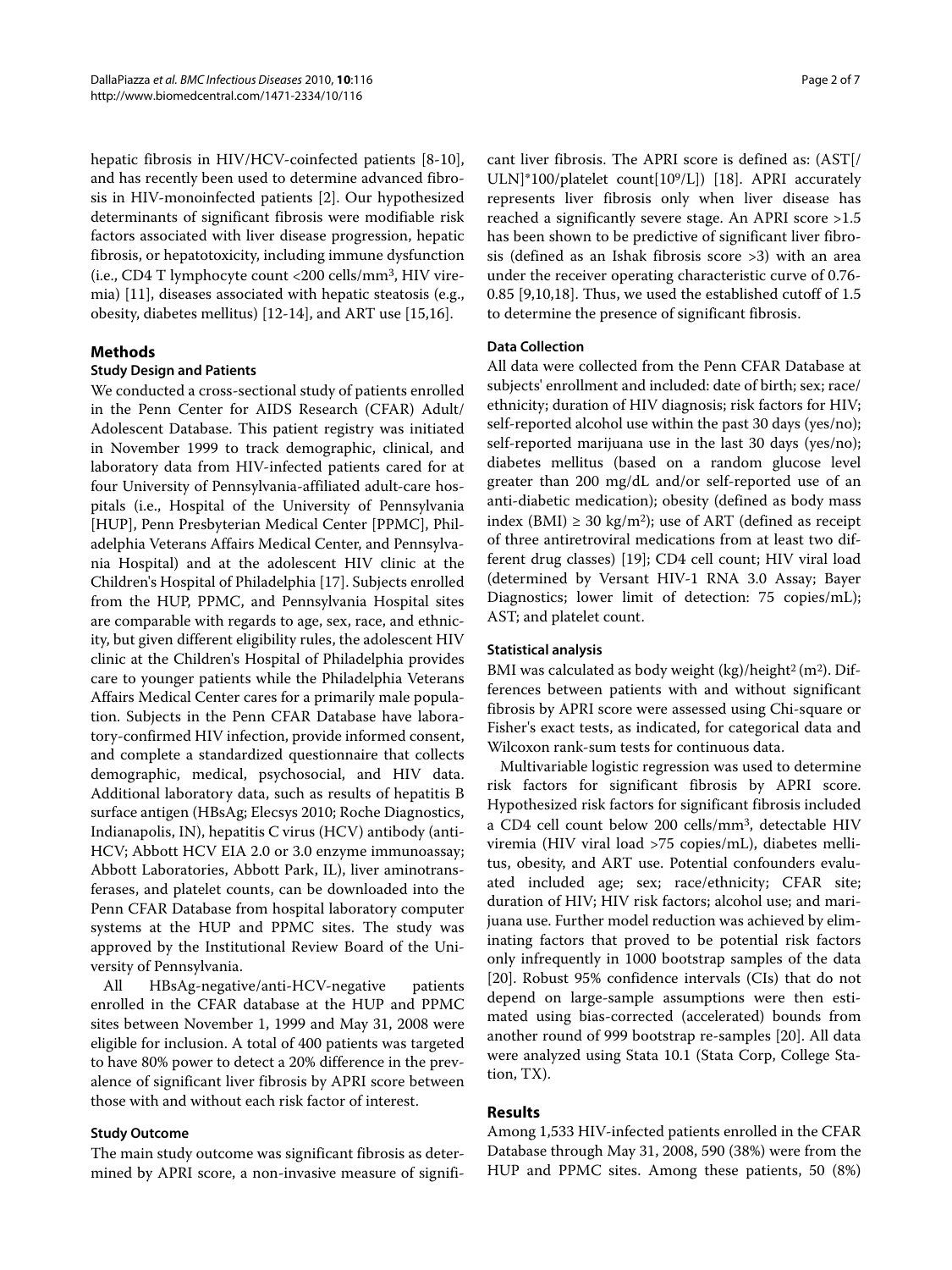were HBsAg-positive, 106 (18%) were anti-HCV-positive, 2 (0.3%) were HBsAg-positive and anti-HCV-positive, and 432 (73%) were HIV-monoinfected. The baseline characteristics of the 432 HIV-monoinfected subjects are shown in Table 1. Consistent with the population served by the affiliated hospitals, subjects in this study were primarily male (59%) and African American (72%). The majority (63%) received ART, and the median duration of HIV diagnosis was 2 years (interquartile range [IQR], 1 - 7 years). The median CD4 cell count was 340 cells/mm3 (IQR, 177 - 516 cells/mm3), and the median HIV viral load was 4,950 copies/mL (IQR, 75 - 44,162 copies/mL).

Thirty-six patients (8.3%; 95% CI, 5.9 - 11.4%) had significant liver fibrosis as determined by APRI score. Age; sex; race; ethnicity; BMI; duration of HIV diagnosis; use of ART, alcohol, and marijuana; and median CD4 cell count were similar between subjects with and without significant fibrosis by APRI score (Table 1). Patients with significant fibrosis were more likely to have diabetes mellitus (6 [17%] versus 28 [7%];  $p = 0.04$ ) and detectable HIV viremia (32 [89%] versus 291 [73%]; p = 0.0004).

Table 2 shows results of the multivariable analysis with bootstrap re-sampling examining risk factors for significant fibrosis by APRI. After controlling for all other hypothesized risk factors as well as active alcohol use and site, detectable HIV viremia (adjusted OR, 2.56; 95% CI, 1.02 - 8.87) and diabetes mellitus (adjusted OR, 3.15; 95% CI, 1.12 - 10.10) remained associated with significant fibrosis by APRI score. CD4 count below 200 cells/mm3, obesity, and ART use did not increase the risk of significant fibrosis. Additionally, when we examined CD4 cell count as a continuous variable, the OR of significant fibrosis did not decrease with each 50 cells/mm3 increase in CD4 cell count (adjusted OR, 0.98; 95% CI, 0.90 - 1.06).

# **Discussion**

In this study, we found the prevalence of significant liver fibrosis as determined by APRI score to be 8.3% among HIV-monoinfected patients. In addition, both diabetes mellitus and HIV viremia were risk factors for significant fibrosis by APRI in this sample. Other hypothesized risk factors, including CD4 count below 200 cells/mm3, obesity, and ART use were not associated with significant fibrosis by APRI score.

The prevalence of significant liver fibrosis among HIVmonoinfected patients in this study sample is consistent with a prior cross-sectional study conducted among 1,845 HIV-infected patients without viral hepatitis at the Johns Hopkins HIV Clinic, which showed that 7% of these patients had significant hepatic fibrosis as determined by APRI >1.5 [7]. Predictors of significant fibrosis included CD4 cell count  $\geq 200$  cells/mm<sup>3</sup> (adjusted OR, 0.29; 95% CI, 0.12 − 0.69), random glucose ≥ 140 mg/dL (adjusted OR, 2.76; 95% CI, 1.06 - 7.16), and active ART

use (adjusted OR, 2.93; 95% CI, 1.22 - 7.03). In contrast, a cross-sectional analysis among 1,307 HIV-monoinfected patients receiving care at an HIV clinic in Spain showed that only 1% had significant liver fibrosis as measured by transient elastometry [6]. Differences in the non-invasive methods to measure hepatic fibrosis and in the study populations might account for the disparate results.

Our study found that diabetes mellitus was a risk factor for significant liver fibrosis among HIV-monoinfected patients. The biological mechanism underlying the association between diabetes and liver fibrosis remains poorly understood. Diabetes can promote hepatic steatosis [21], which can lead to hepatic fibrosis, but additional evidence suggests that diabetes can induce liver fibrosis independent of steatosis and visceral obesity [14]. This mechanism may be related to the ability of insulin to stimulate hepatic stellate cells [22]. Among HIV-uninfected patients, diabetes mellitus has been associated with advanced liver fibrosis in patients with chronic HCV infection [23-25]. Further, several studies have identified diabetes as determinant of advanced fibrosis [26,27] and increased fibrosis progression [28] among HIV-uninfected patients with nonalcoholic fatty liver disease. We were unable to explore the impact of severity of diabetes (e.g., hemoglobin A1c) and anti-diabetic medications on significant fibrosis since the Penn CFAR Adult/Adolescent Database does not collect data on these variables. Additional research is needed to examine how diabetes and its treatment might contribute to hepatic fibrosis in HIV and to evaluate the effect of glycemic control on liver fibrosis progression in HIV.

Another risk factor for significant hepatic fibrosis among HIV-monoinfected patients in this sample was HIV viremia. The influence of HIV viremia on hepatic fibrosis in HIV-monoinfected individuals is unclear. However, among HIV/HCV-coinfected patients, HIV accelerates the progression of hepatic fibrosis. In addition, a shorter time with an undetectable HIV viral load has been shown to increase the risk of hepatic decompensation among HIV/HCV-coinfected patients [11]. Results from the Strategies for Management of Antiretroviral Therapy (SMART) study showed that rates of hepatic disease were significantly higher among HIV-infected patients who interrupted ART compared with those who maintained it [29]. Our results are consistent with findings from in vitro studies in which HIV has been shown to enter and replicate in hepatic stellate cells and directly promote hepatic fibrosis [30]. Future studies should further evaluate this and other potential mechanisms by which HIV increases the risk of liver fibrosis.

Importantly, ART use was not associated with significant fibrosis. In this cross-sectional study, we were not able to assess the duration of exposure to ART. However, our finding is consistent with a recent report demonstrat-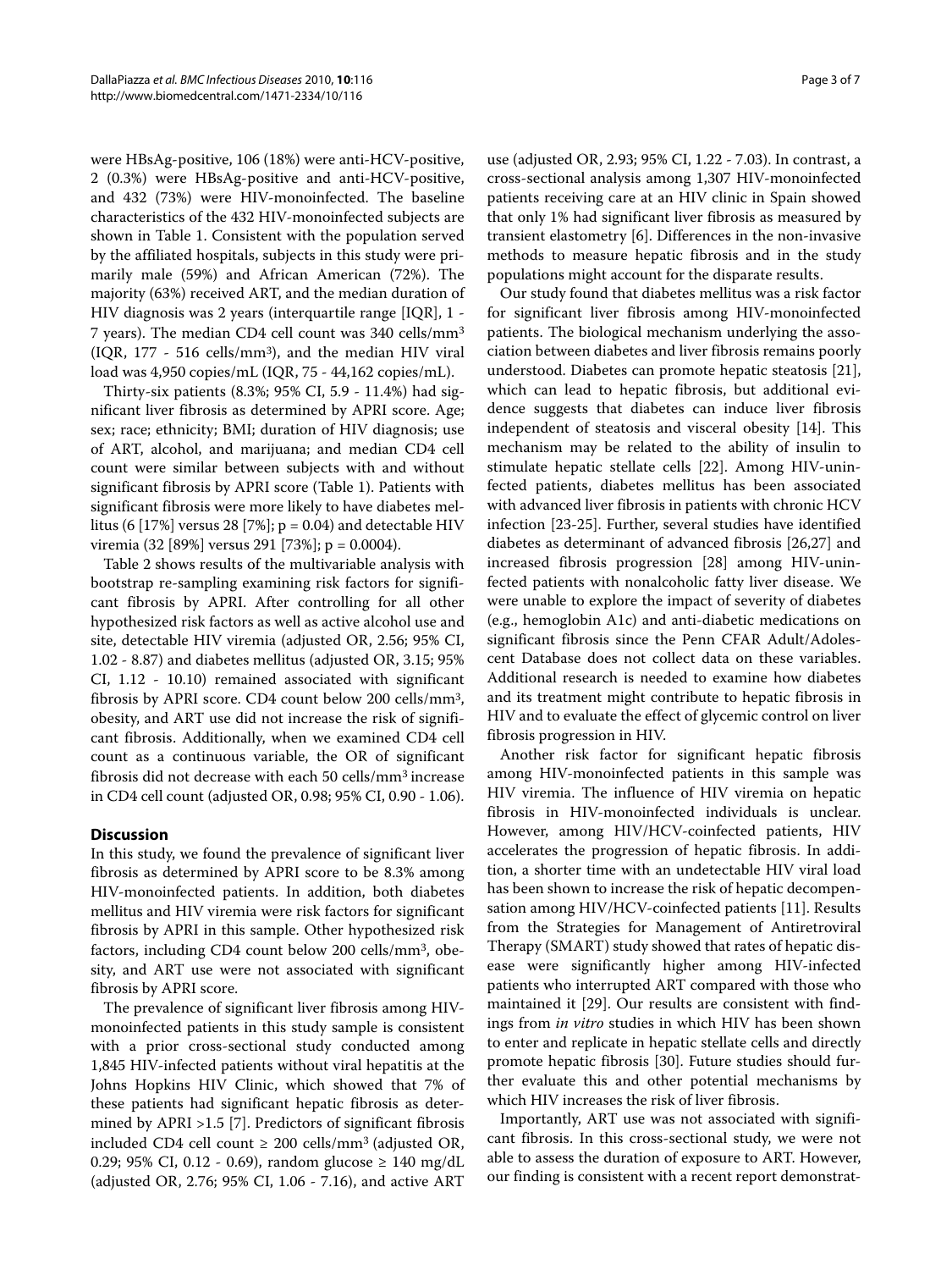# **Table 1: Baseline subject characteristics, overall and by significant fibrosis as determined by AST-to-platelet ratio index (APRI) score (APRI >1.5).**

| Characteristic                                                | All Subjects ( $n = 432$ ) | $APRI \le 1.5$ (n = 396) | $APRI > 1.5 (n = 36)$ | P-Value |
|---------------------------------------------------------------|----------------------------|--------------------------|-----------------------|---------|
| Median age (yrs, IQR)                                         | 38 (32-44)                 | 38 (31-44)               | 39 (35-45)            | 0.4     |
| Male sex (no., %)                                             | 254 (59%)                  | 228 (58%)                | 26 (72%)              | 0.09    |
| Race (no., %)                                                 |                            |                          |                       |         |
| African-American                                              | 311 (72%)                  | 286 (72%)                | 25 (69%)              | 0.7     |
| Caucasian                                                     | 121 (28%)                  | 110 (28%)                | 11 (31%)              |         |
| Hispanic (no., %)                                             | 17 (4%)                    | 16 (4%)                  | 1(3%)                 | $0.7*$  |
| Alcohol use in last 30 days (no., %)                          | 185 (43%)                  | 167 (42%)                | 18 (50%)              | 0.4     |
| Marijuana use in last 30 days (no., %)                        | 81 (19%)                   | 72 (18%)                 | 9(25%)                | 0.3     |
| Diabetes mellitus (no., %)                                    | 34 (8%)                    | 28 (7%)                  | 6 (17%)               | 0.04    |
| Body mass index (kg/m2, IQR)                                  |                            |                          |                       | $0.1*$  |
| Underweight ( $\leq$ 18.4 kg/m <sup>2</sup> )                 | 15 (3%)                    | 14 (4%)                  | 1(3%)                 |         |
| Ideal (18.5 kg/m <sup>2</sup> - 24.9 kg/m <sup>2</sup> )      | 202 (47%)                  | 179 (45%)                | 23 (64%)              |         |
| Overweight (25.0 kg/m <sup>2</sup> - 29.9 kg/m <sup>2</sup> ) | 135 (31%)                  | 128 (32%)                | 7 (19%)               |         |
| Obese (30 kg/m <sup>2</sup> - 39.9 kg/m <sup>2</sup> )        | 65 (15%)                   | 60 (15%)                 | 5 (14%)               |         |
| Very Obese ( $\geq 40.0$ kg/m <sup>2</sup> )                  | 15 (3%)                    | 15 (4%)                  | 0                     |         |
| Median duration of HIV (yrs, IQR)                             | $2(1-7)$                   | $2(0-7)$                 | $2(0-9.5)$            | 0.8     |
| On antiretroviral therapy (no., %)                            | 273 (63%)                  | 252 (63%)                | 21 (58%)              | 0.5     |
| Lopinavir/ritonavir (no., %)                                  |                            |                          |                       |         |
| Prior                                                         | 175 (41%)                  | 159 (40%)                | 16 (44%)              | 0.6     |
| Current                                                       | 74 (17%)                   | 68 (17%)                 | 6 (17%)               | 0.9     |
| Nevirapine (no., %)                                           |                            |                          |                       |         |
| Prior                                                         | 67 (16%)                   | 61 (15%)                 | 6 (17%)               | 0.8     |
| Current                                                       | 12 (3%)                    | 12 (3%)                  | $0(0\%)$              | $0.3*$  |
| Didanosine (no., %)                                           |                            |                          |                       |         |
| Prior                                                         | 57 (13%)                   | 55 (14%)                 | 2(6%)                 | $0.2*$  |
| Current                                                       | 11 (3%)                    | 11 (3%)                  | $0(0\%)$              | $0.3*$  |
| Stavudine (no., %)                                            |                            |                          |                       |         |
| Prior                                                         | 84 (19%)                   | 78 (20%)                 | 6 (17%)               | 0.7     |
| Current                                                       | 11 (3%)                    | 5(2%)                    | $0(0\%)$              | $0.5*$  |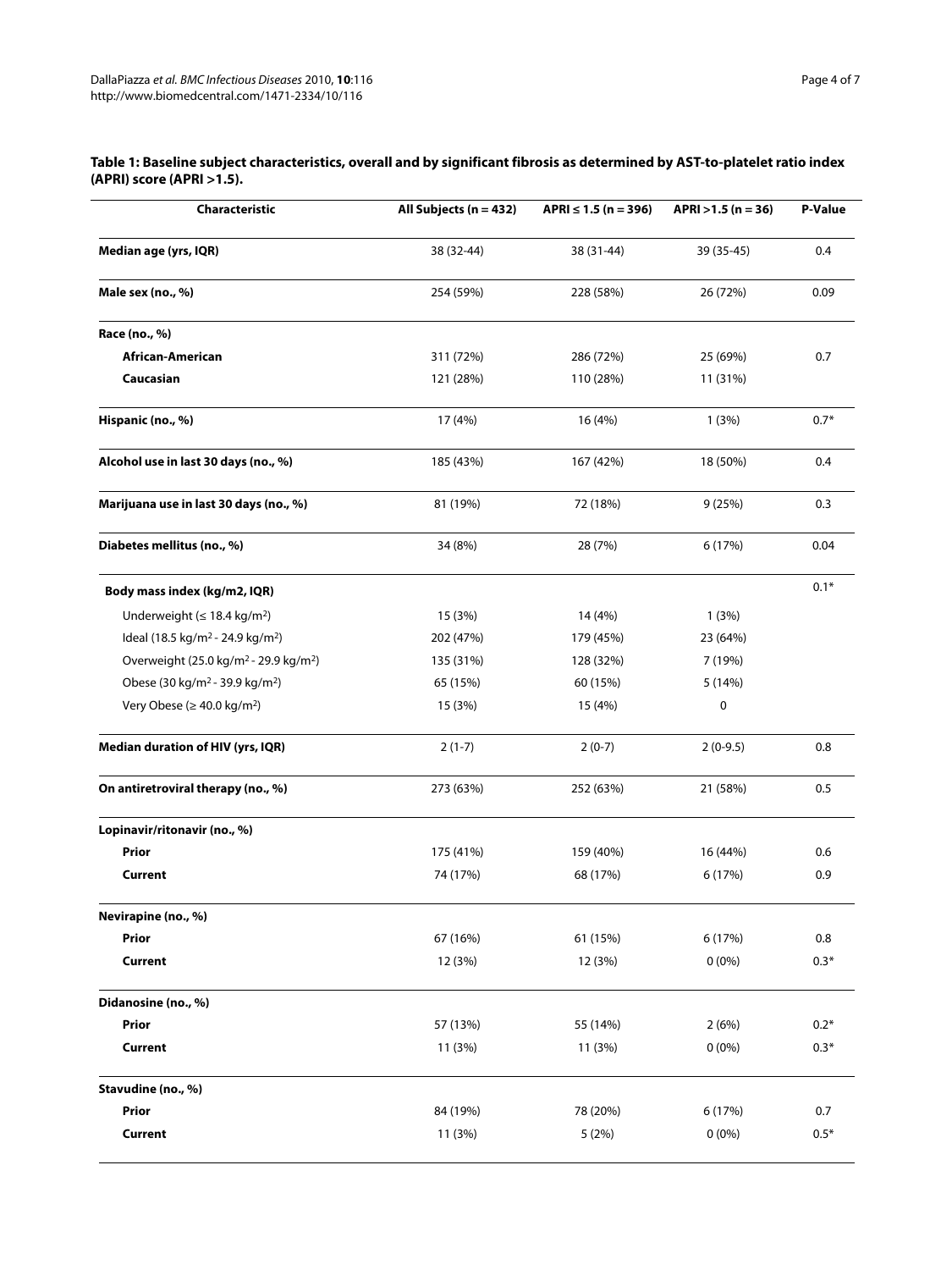| Zidovudine/lamivudine/abacavir (no., %)      |                   |                   |                            |          |
|----------------------------------------------|-------------------|-------------------|----------------------------|----------|
| Prior                                        | 35 (8%)           | 33 (8%)           | 2(6%)                      | 0.6      |
| Current                                      | 8(2%)             | 8(2%)             | $0(0\%)$                   | 0.4      |
| Median CD4 count (cells/mm3, IQR)            | 340 (177-516)     | 342 (182-516)     | 315 (58-534)               | 0.3      |
| CD4 count <200 cells/mm3 (no., %)            | 121 (28%)         | 107 (27%)         | 14 (39%)                   | 0.1      |
| Median HIV viral load (copies/mL, IQR)       | 4,950 (75-44,162) | 2,506 (75-33,228) | 38,517 (2,958-<br>206,373) | 0.0004   |
| HIV viral load category (no., %)             |                   |                   |                            |          |
| 75-49,999 copies/mL                          | 331 (76%)         | 311 (78%)         | 20 (56%)                   | $0.003*$ |
| 50,000-99,999 copies/mL                      | 33 (8%)           | 30 (8%)           | 3(8%)                      |          |
| $\geq$ 100,000 copies/mL                     | 68 (16%)          | 55 (14%)          | 13 (36%)                   |          |
| Detectable HIV viremia (>75 copies/mL)       | 323 (75%)         | 291 (73%)         | 32 (89%)                   | 0.04     |
| Median aspartate aminotransferase (U/L, IQR) | 39 (23-42)        | 29 (23-37)        | 84 (65-123)                | < 0.001  |
| Median platelet count (x109/L, IQR)          | 232 (187-283)     | 237 (197-287)     | 130 (92-163)               | < 0.001  |
| <b>Median APRI</b>                           | $0.42(0.31-0.66)$ | $0.40(0.30-0.59)$ | 2.1 (1.7-80-3.64)          | < 0.001  |

# **Table 1: Baseline subject characteristics, overall and by significant fibrosis as determined by AST-to-platelet ratio index (APRI) score (APRI >1.5). (Continued)**

\* P-values for differences between subjects determined by Fisher's exact test

IQR = interquartile range

ing that ART has a negligible effect on liver fibrosis progression as measured by APRI in HIV-monoinfected patients but is associated with an increase in fibrosis progression in HIV/HCV-coinfected individuals [2]. These results suggest that while antiretrovirals may cause hepatotoxicity, their impact on fibrosis in HIV-monoinfected patients may be limited. It is possible that older antiretroviral medications might have increased the risk of advanced liver fibrosis, but that this effect could be counterbalanced by a beneficial impact of newer regimens. We did compare use of selected older non-nucleoside (i.e., nevirapine) and nucleoside (i.e., didanosine, stavudine, and zidovudine) reverse transcriptase inhibitors between patients with and without significant hepatic fibrosis and found no differences in their use between the groups (Table 1). Further research is needed into the long-term effects of ART, and specific antiretroviral drugs, on the liver in HIV monoinfection. Our study had several limitations. First, since crosssectional studies evaluate exposure and disease status at the same time, this study design is limited in its ability to determine whether exposure preceded or resulted from

disease. However, since significant hepatic fibrosis is not known to lead to the hypothesized risk factors of interest, the cross-sectional design remains appropriate. This design did limit our ability to evaluate change in variables of interest over time.

Second, we identified only 36 subjects with significant fibrosis, and this small number limits our statistical power for identifying risk factors for this outcome. However, we used two stages of bootstrap re-sampling to evaluate predictors of interest and obtain robust estimates of the association between these factors and significant fibrosis.

Third, multivariable analyses may not entirely eliminate residual confounding from unmeasured factors. In particular, duration of comorbid illnesses and cumulative exposure to hepatotoxic medications might be associated with hepatic fibrosis. The CFAR Database does not collect frequency or quantity of alcohol use, duration of comorbidities (e.g., diabetes mellitus), duration of ART use, or use of non-antiretroviral medications that might be hepatotoxic (e.g., acetaminophen, metformin). We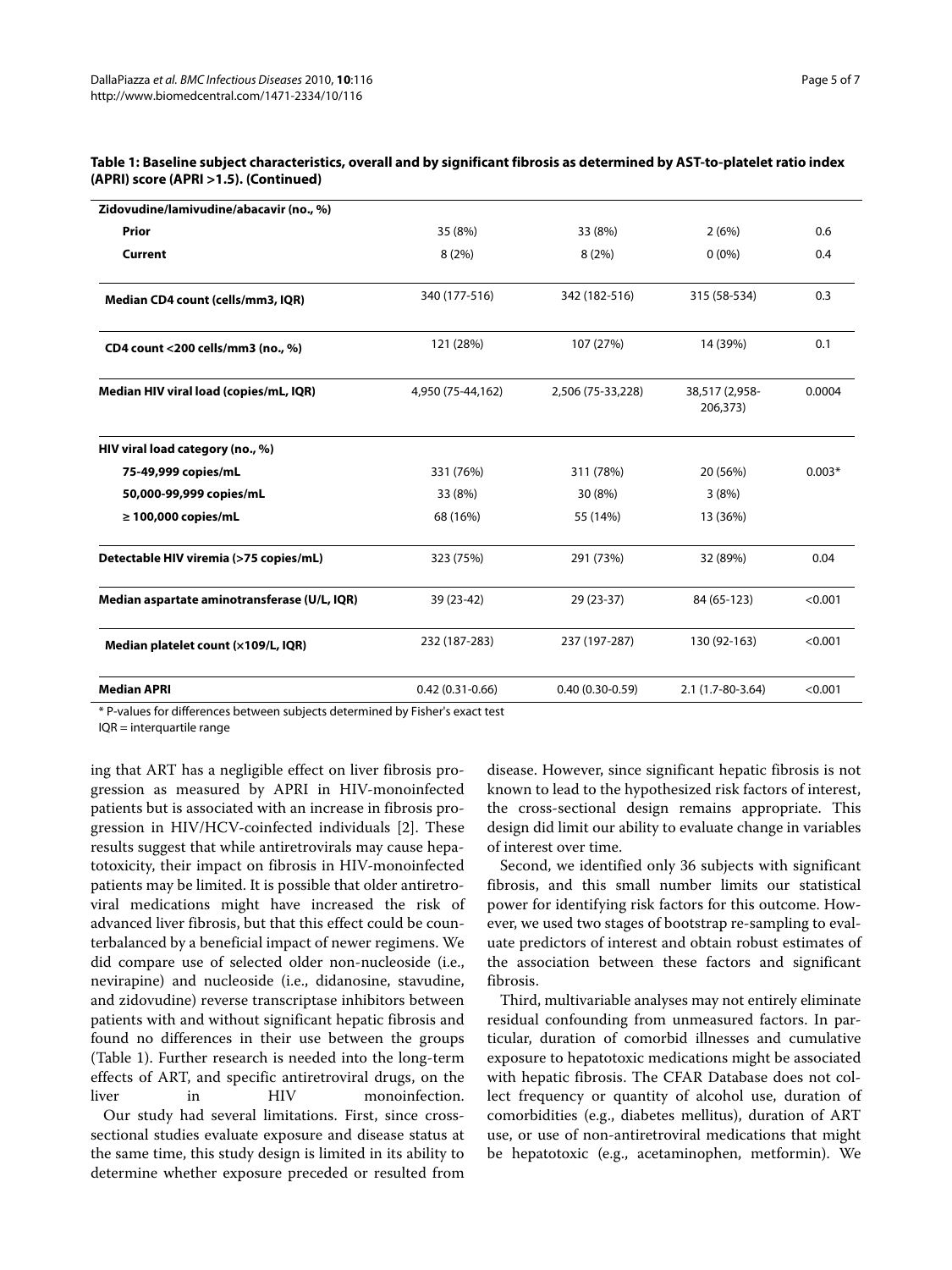#### **Table 2: Evaluation of risk factors for significant fibrosis by AST-to-platelet ratio index score (APRI>1.5) among HIVmonoinfected patients.**

| <b>Risk Factor</b>                       | <b>Odds Ratio (95%</b><br>Confidence Interval)* |  |
|------------------------------------------|-------------------------------------------------|--|
| <b>Diabetes mellitus</b>                 | 3.15(1.12, 10.10)                               |  |
| <b>Obesity</b>                           | 0.70(0.22, 2.24)                                |  |
| Detectable HIV viremia <sup>‡</sup>      | 2.56 (1.02, 8.87)                               |  |
| CD4 count <200 cells/mm3                 | 1.48 (0.69, 3.17)                               |  |
| Antiretroviral therapy use               | 0.90(0.39, 2.07)                                |  |
| ‡ Defined as HIV RNA $\sim$ 75 conjes/ml |                                                 |  |

0efined as HIV RNA > 75 copies/mL

\* Odds ratios obtained via bootstrap re-sampling with biascorrected (accelerated) confidence intervals. Each risk factor was adjusted for the other risk factors as well as alcohol use and site.

therefore could not examine the relationship between these variables and significant fibrosis.

Fourth, patients in our sample were anti-HCV-negative, but HCV viremia may be present in the absence of detectable HCV antibodies in HIV, although this occurs only rarely [31,32]. The retrospective study design did not permit us to test patients' sera for HCV RNA.

Fifth, we cannot exclude the possibility that some individuals were misclassified by APRI due to conditions which can decrease the platelet count (e.g., HIV-associated idiopathic thrombocytopenic purpura) or which transiently increase serum AST levels (e.g., ART-associated hepatotoxicity). Hepatic fibrosis would be ideally assessed by liver biopsy, but the acceptability, cost, and risk of liver biopsy among HIV-monoinfected patients make such a study impractical. APRI has been validated to identify significant hepatic fibrosis in HIV/HCV-coinfected patients [8] with a high degree of accuracy, but it has not been validated against liver biopsy in HIVmonoinfected patients. APRI compares favorably with other non-invasive biomarkers such as the FIB-4, MUL-TIVIRC equation, and Forns index that do not incorporate the same parameters [33].

Finally, our exclusion of subjects from certain CFAR sites, particularly the Philadelphia Veterans Affairs Medical Center and adolescent HIV clinic at the Children's Hospital of Philadelphia, due to the inability to obtain computerized laboratory results, potentially limits the generalizability of the study results.

#### **Conclusion**

Our study found that 8% of HIV-monoinfected patients had significant liver fibrosis by APRI. Diabetes mellitus and HIV viremia were both risk factors for significant fibrosis by APRI. These results suggest the need for future longitudinal studies to examine liver fibrosis in HIV-monoinfected patients.

#### **Competing interests**

The authors declare that they have no competing interests.

#### **Authors' contributions**

M.D., V.K.A., J.R.K. and V.L.R. participated in the conception and design of the study. M.D., A.R.L., and V.L.R. participated in data cleaning, analysis, and interpretations of results. M.D. and V.L.R collaborated on initial drafts of the manuscript. All other authors contributed further to manuscript edits, reviewed, and approved the final manuscript.

#### **Acknowledgements**

The authors acknowledge the invaluable assistance provided by Deborah Gudonis (Penn CFAR Senior Research Coordinator) and Marie Synnestvedt (Penn CFAR Senior Data Analyst) during this study. The authors would also like to thank all Penn CFAR study subjects for their continued participation in the CFAR Adult/Adolescent Database.

This work was supported by National Institutes of Health research grant K01- AI070001 (to V.L.R.).

#### **Author Details**

1Division of Infectious Diseases, Department of Medicine, New York University School of Medicine, New York, NY, USA, 2Division of Infectious Diseases, Department of Medicine, University of Pennsylvania School of Medicine, Philadelphia, PA, USA, 3Infectious Diseases Section, Philadelphia Veterans Affairs Medical Center, Philadelphia, PA, USA and 4Department of Biostatistics and Epidemiology and Center for Clinical Epidemiology and Biostatistics, University of Pennsylvania School of Medicine, Philadelphia, PA, USA

#### Received: 29 December 2009 Accepted: 13 May 2010 Published: 13 May 2010

#### **References**

- 1. Weber R, Sabin CA, Friis-Moller N, Reiss P, El-Sadr WM, Kirk O, Dabis F, Law MG, Pradier C, De Wit S, et al.: Liver-related deaths in persons infected with the human immunodeficiency virus: the D:A:D study**.** Arch Intern Med 2006, 166(15):1632-1641.
- 2. Moodie EE, Pant Pai N, Klein MB: Is antiretroviral therapy causing longterm liver damage? A comparative analysis of HIV-mono-infected and HIV/hepatitis C co-infected cohorts**.** PLoS One 2009, 4(2):e4517.
- 3. Maida I, Nunez M, Rios MJ, Martin-Carbonero L, Sotgiu G, Toro C, Rivas P, Barreiro P, Mura MS, Babudieri S, et al.: Severe liver disease associated with prolonged exposure to antiretroviral drugs**.** J Acquir Immune Defic Syndr 2006, 42(2):177-182.
- 4. Sulkowski MS, Mehta SH, Torbenson M, Afdhal NH, Mirel L, Moore RD, Thomas DL: Hepatic steatosis and antiretroviral drug use among adults coinfected with HIV and hepatitis C virus**.** AIDS 2005, 19(6):585-592.
- 5. Rockstroh JK, Spengler U, Sudhop T, Ewig S, Theisen A, Hammerstein U, Bierhoff E, Fischer HP, Oldenburg J, Brackmann HH, et al.: Immunosuppression may lead to progression of hepatitis C virusassociated liver disease in hemophiliacs coinfected with HIV**.** Am J Gastroenterol 1996, 91(12):2563-2568.
- 6. Castellares C, Barreiro P, Martin-Carbonero L, Labarga P, Vispo ME, Casado R, Galindo L, Garcia-Gasco P, Garcia-Samaniego J, Soriano V: Liver cirrhosis in HIV-infected patients: prevalence, aetiology and clinical outcome**.** J Viral Hepat 2008, 15(3):165-172.
- 7. Sulkowski MS, Mehta S, Montes de Occa R, Moore RD, Thomas DL: Estimated prevalence of significant liver disease among 4,052 HIVinfected adults with and without chronic hepatitis B and C. 13th Conference on Retroviruses and Opportunistic Infections. Denver, CO, USA. February 5-8, 2006 [Abstract 842]**.** .